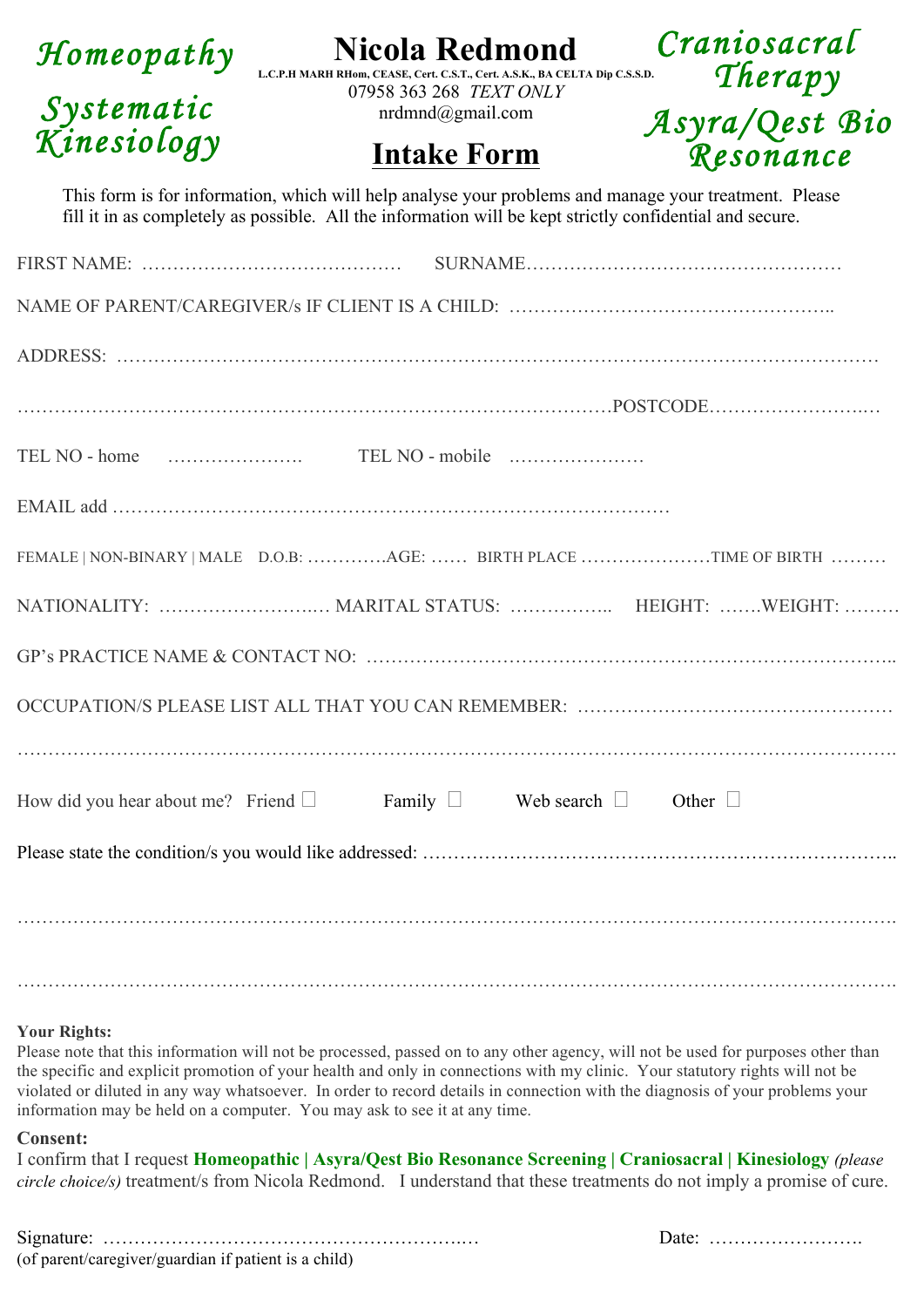# **Nicola Redmond**

**L.C.P.H MARH RHom, CEASE, Cert. C.S.T., Cert. A.S.K., BA CELTA Dip C.S.S.D** Registered and Insured: Homeopath, Systematic Kinesiologist, Craniosacral **Therapist** 

# **PRIVACY STATEMENT AND ACCEPTANCE FORM**

# **Your details**

**Name:**

## **Privacy statement**

Please tick the boxes below to give me permission to use the information you have supplied in the following ways:

- I use your personal information to analyse the conditions for which you have consulted me and to prescribe remedies and other therapies.
- I will communicate with you by email, other digital methods, by telephone and by post.
- I may share your postal address  $&\&/$  or email address with selected health product suppliers so that they can send you products, which with your prior agreement, I may order on your behalf or arrange for you to order.

I understand that I can, at any time, request that my personal information not be used for these purposes by contacting:

Nicola Redmond Blackheath Complementary Health Centre 184-186 Westcombe Hill London SE3 7DH

Email: nrdmnd@gmail.com

**While I remain a patient of Nicola Redmond (and for a minimum of seven years thereafter), I accept that my personal information will be used for the purposes detailed above.**

**Signature:** 

**Date**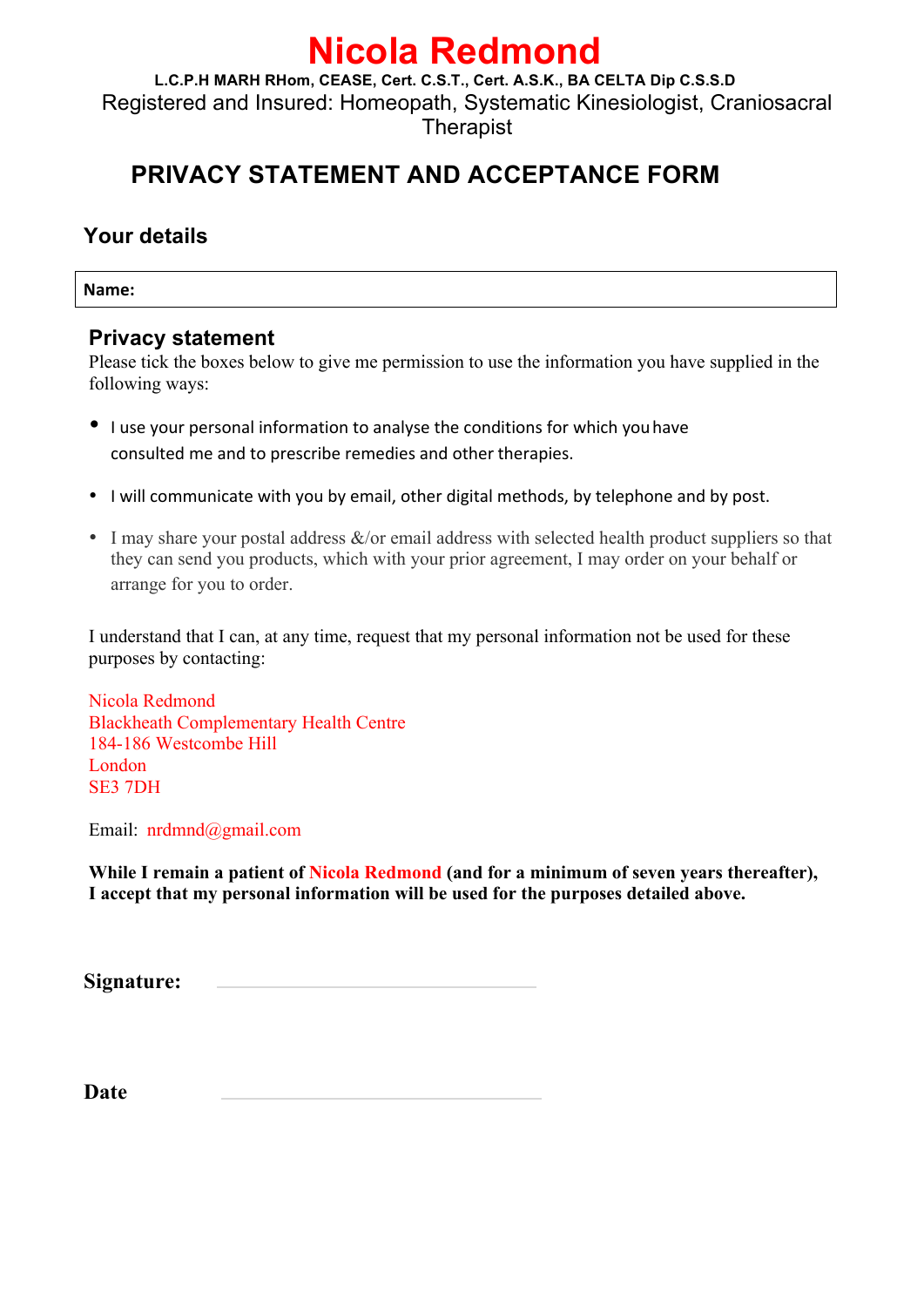### Please indicate if **child** or **adult** underneath the illness & **if severe**, and **month** & **year** if known.

| Chicken Pox                                           | Measles                                   | <b>Mumps</b>                | Rubella         | Meningitis   | <b>Scarlet Fever</b> | Scarlatina             |  |
|-------------------------------------------------------|-------------------------------------------|-----------------------------|-----------------|--------------|----------------------|------------------------|--|
|                                                       |                                           |                             |                 |              |                      |                        |  |
|                                                       |                                           |                             |                 |              |                      |                        |  |
|                                                       |                                           |                             |                 |              |                      |                        |  |
|                                                       |                                           |                             |                 |              |                      |                        |  |
|                                                       |                                           |                             |                 |              |                      |                        |  |
| Whooping cough                                        | Ear Infections                            | Glue Ear                    | Grommits        | Adenoids     | Tonsilitis           | <b>Glandular Fever</b> |  |
|                                                       |                                           |                             |                 |              |                      |                        |  |
|                                                       |                                           |                             |                 |              |                      |                        |  |
|                                                       |                                           |                             |                 |              |                      |                        |  |
|                                                       |                                           |                             |                 |              |                      |                        |  |
|                                                       |                                           |                             |                 |              |                      |                        |  |
|                                                       |                                           |                             |                 |              |                      |                        |  |
| Flu                                                   | Pneumonia                                 | <b>Bronchial infections</b> | Warts           | Verrucae     | Molluscum            | Eczema                 |  |
|                                                       |                                           |                             |                 |              |                      |                        |  |
|                                                       |                                           |                             |                 |              |                      |                        |  |
|                                                       |                                           |                             |                 |              |                      |                        |  |
|                                                       |                                           |                             |                 |              |                      |                        |  |
|                                                       |                                           |                             |                 |              |                      |                        |  |
| Asthma                                                | Herpes                                    | <b>Shingles</b>             | $\overline{TB}$ | Appendicitis |                      |                        |  |
|                                                       |                                           |                             |                 |              |                      |                        |  |
|                                                       |                                           |                             |                 |              |                      |                        |  |
|                                                       |                                           |                             |                 |              |                      |                        |  |
|                                                       |                                           |                             |                 |              |                      |                        |  |
|                                                       |                                           |                             |                 |              |                      |                        |  |
|                                                       |                                           |                             |                 |              |                      |                        |  |
|                                                       | Childhood Immunisations: Yes<br><b>No</b> |                             |                 |              |                      |                        |  |
|                                                       |                                           |                             |                 |              |                      |                        |  |
|                                                       |                                           |                             |                 |              |                      |                        |  |
|                                                       |                                           |                             |                 |              |                      |                        |  |
| <b>Travel Immunisations:</b><br>N <sub>o</sub><br>Yes |                                           |                             |                 |              |                      |                        |  |
|                                                       |                                           |                             |                 |              |                      |                        |  |

Flu Immunisations: Yes No

Covid Vaccination/s: Yes No Which one/s? ………………………..……….

Date of 1st Covid vaccination ………………………… Date of 2nd one ………………………..….

Any other illnesses, including any severe viral infections, **state age/s & duration if known**.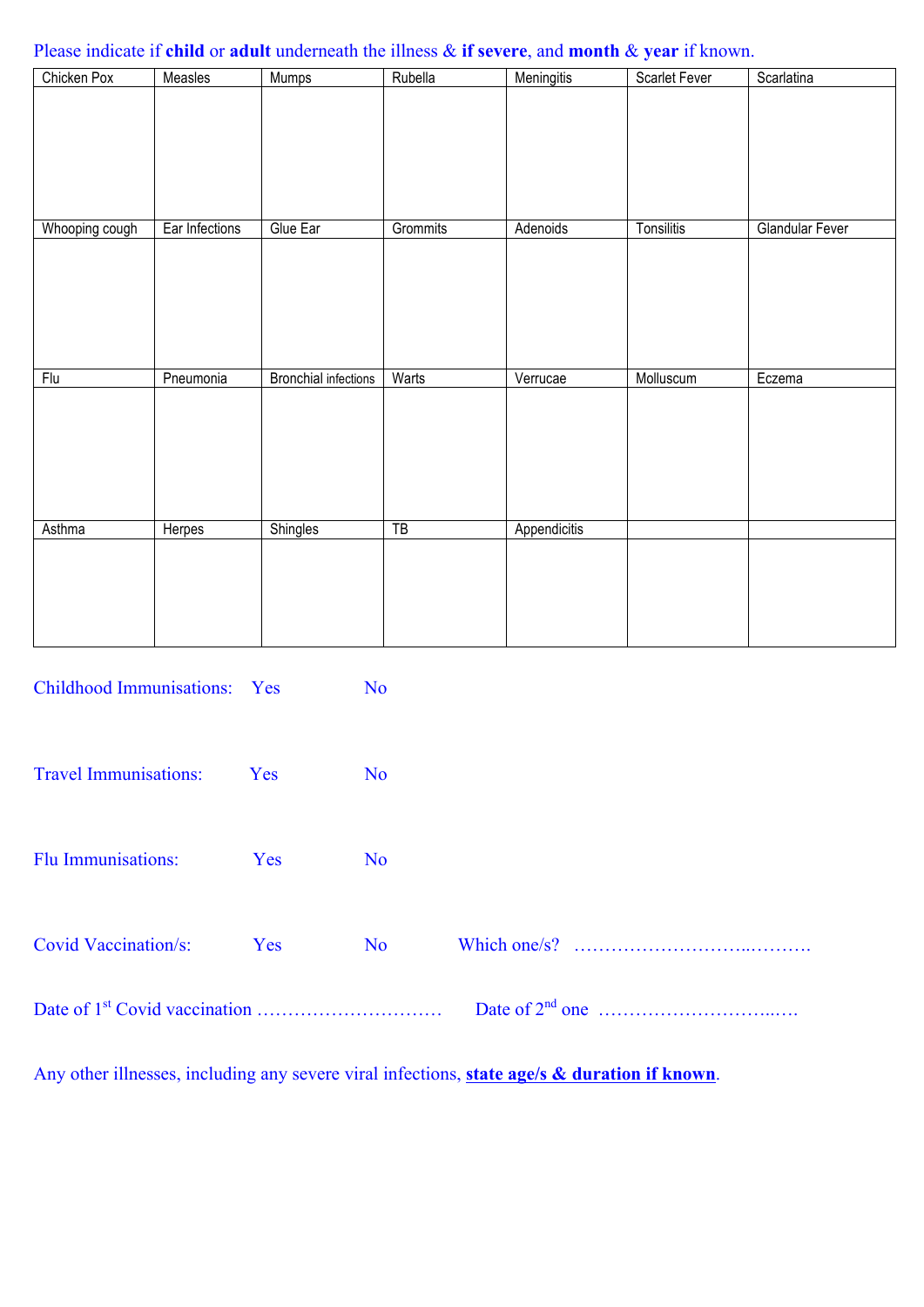# List any medical problems that other doctors or health practitioners have diagnosed

| $1 - 10$<br>$(1=weak,10=strong)$         | <b>Memory:</b>                                |                     | <b>Concentration:</b>                                                                                                                       |
|------------------------------------------|-----------------------------------------------|---------------------|---------------------------------------------------------------------------------------------------------------------------------------------|
| $1 - 10$ : $(1 =$ little,<br>10=profuse) | <b>Perspiration:</b>                          |                     |                                                                                                                                             |
|                                          |                                               |                     | Coughs colds: How many (if any do you get during the year & at what time of year? Are there triggers apart from weather / season changes?   |
|                                          |                                               |                     |                                                                                                                                             |
|                                          |                                               |                     |                                                                                                                                             |
|                                          |                                               |                     |                                                                                                                                             |
| <b>Blood Type:</b>                       | <b>Blood Pressure:</b>                        | <b>Cholesterol:</b> |                                                                                                                                             |
|                                          | significant & any other relevant information: |                     | Allergies: Please list any allergies/intolerances including any hayfever symptoms, catarrh, sinus infections, giving times of year that are |
|                                          |                                               |                     |                                                                                                                                             |
|                                          |                                               |                     |                                                                                                                                             |
|                                          |                                               |                     |                                                                                                                                             |
|                                          |                                               |                     | Energy: average energy levels 1-10 (1=low; 10=high) & what times are your energy slumps. Is your energy better in the day or at night?      |
|                                          |                                               |                     |                                                                                                                                             |
|                                          |                                               |                     |                                                                                                                                             |
|                                          |                                               |                     | Dentistry: (mercury/amalgam fillings, root canal/s, crowns- please state how many & the year/s that the root canal/s were done:             |
|                                          |                                               |                     |                                                                                                                                             |
|                                          |                                               |                     |                                                                                                                                             |
|                                          |                                               |                     | Exercise: Indicate if you do any exercise, walking, gym, swimming etc & frequency, or if difficult to achieve any exercise for any reason.  |
|                                          |                                               |                     |                                                                                                                                             |
|                                          |                                               |                     |                                                                                                                                             |
|                                          |                                               |                     |                                                                                                                                             |
|                                          |                                               |                     |                                                                                                                                             |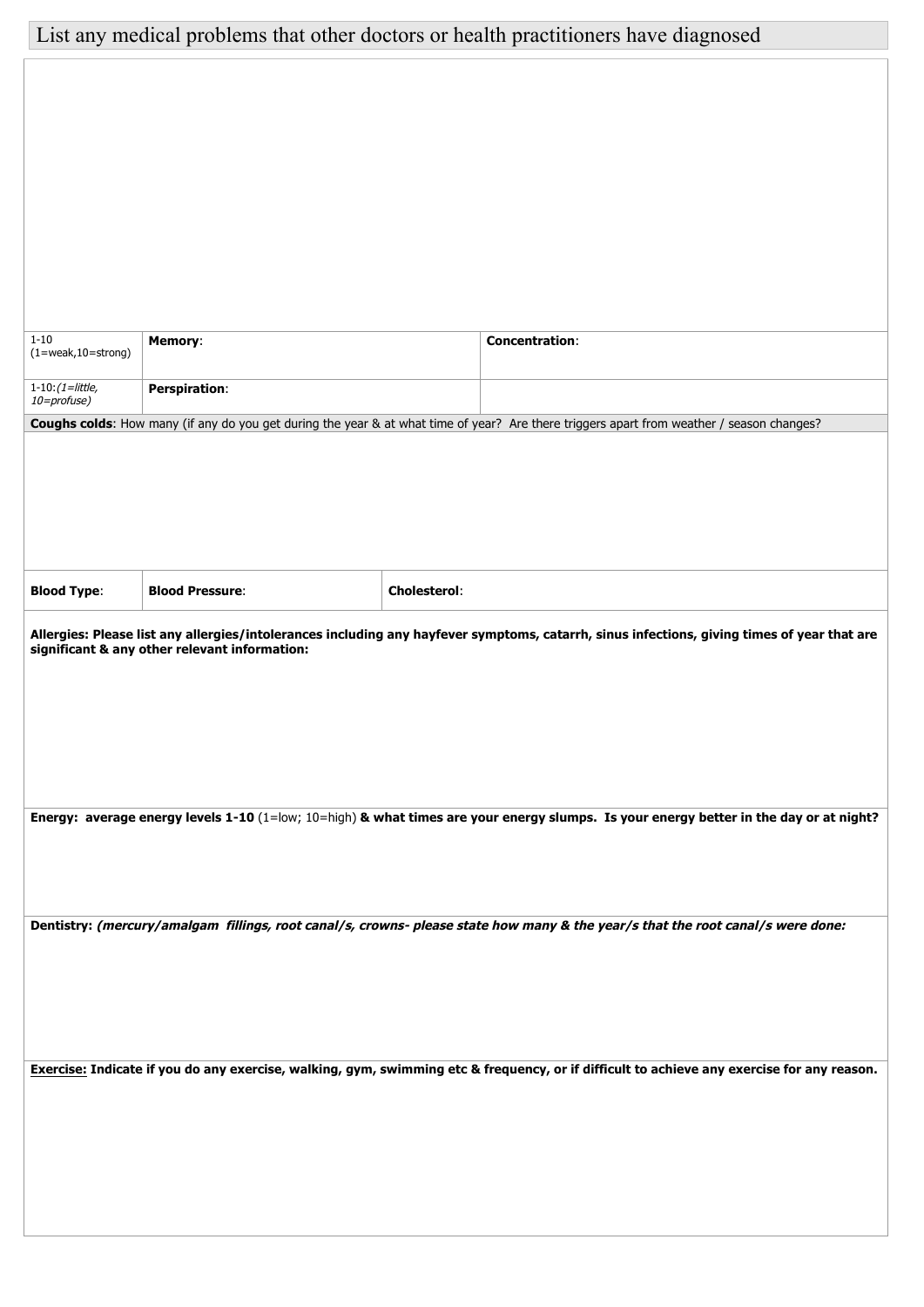Also list any recreational drugs used either currently or in the past, with dates if possible)<br> **Rational Condition** Disenseed or supported disenses and Name of drug/medication/supplement/ Please list any **medication/s** that you may be currently taking (including contraception, supplements, herbs etc

| year Age | Condition   Diagnosed or suspected diagnosis | Name of drug/medication/supplement/ | Duration |
|----------|----------------------------------------------|-------------------------------------|----------|
|          |                                              |                                     |          |
|          |                                              |                                     |          |
|          |                                              |                                     |          |
|          |                                              |                                     |          |
|          |                                              |                                     |          |
|          |                                              |                                     |          |
|          |                                              |                                     |          |
|          |                                              |                                     |          |

#### Please list any **current treatments/therapies** (including Hospital treatment or alternative health treatment

|  | year Age   Condition   Diagnosed or suspected diagnosis | Treatment   Therapy | Duration |
|--|---------------------------------------------------------|---------------------|----------|
|  |                                                         |                     |          |
|  |                                                         |                     |          |
|  |                                                         |                     |          |
|  |                                                         |                     |          |

**ACCIDENTS:** Note any serious & those which you feel are important, & what age/s., include any falls, or head injuries.

| year Age | Nature of accident & location on body | Surgery, Orthodox or alternative treatment/s, Medications, | Duration |
|----------|---------------------------------------|------------------------------------------------------------|----------|
|          |                                       |                                                            |          |
|          |                                       |                                                            |          |
|          |                                       |                                                            |          |
|          |                                       |                                                            |          |
|          |                                       |                                                            |          |
|          |                                       |                                                            |          |
|          |                                       |                                                            |          |

**SURGICAL PROCEDURES/ DENTAL WORKS:** Anaesthetic/s, blood transfusions, at what age/s:

| year Age | What procedure | Surgery, Orthodox or alternative treatment/s, Medications, | Duration |
|----------|----------------|------------------------------------------------------------|----------|
|          |                |                                                            |          |
|          |                |                                                            |          |
|          |                |                                                            |          |
|          |                |                                                            |          |
|          |                |                                                            |          |
|          |                |                                                            |          |
|          |                |                                                            |          |

**PRE-BIRTH:** Any emotional or physical problems experienced by your mother during pregnancy.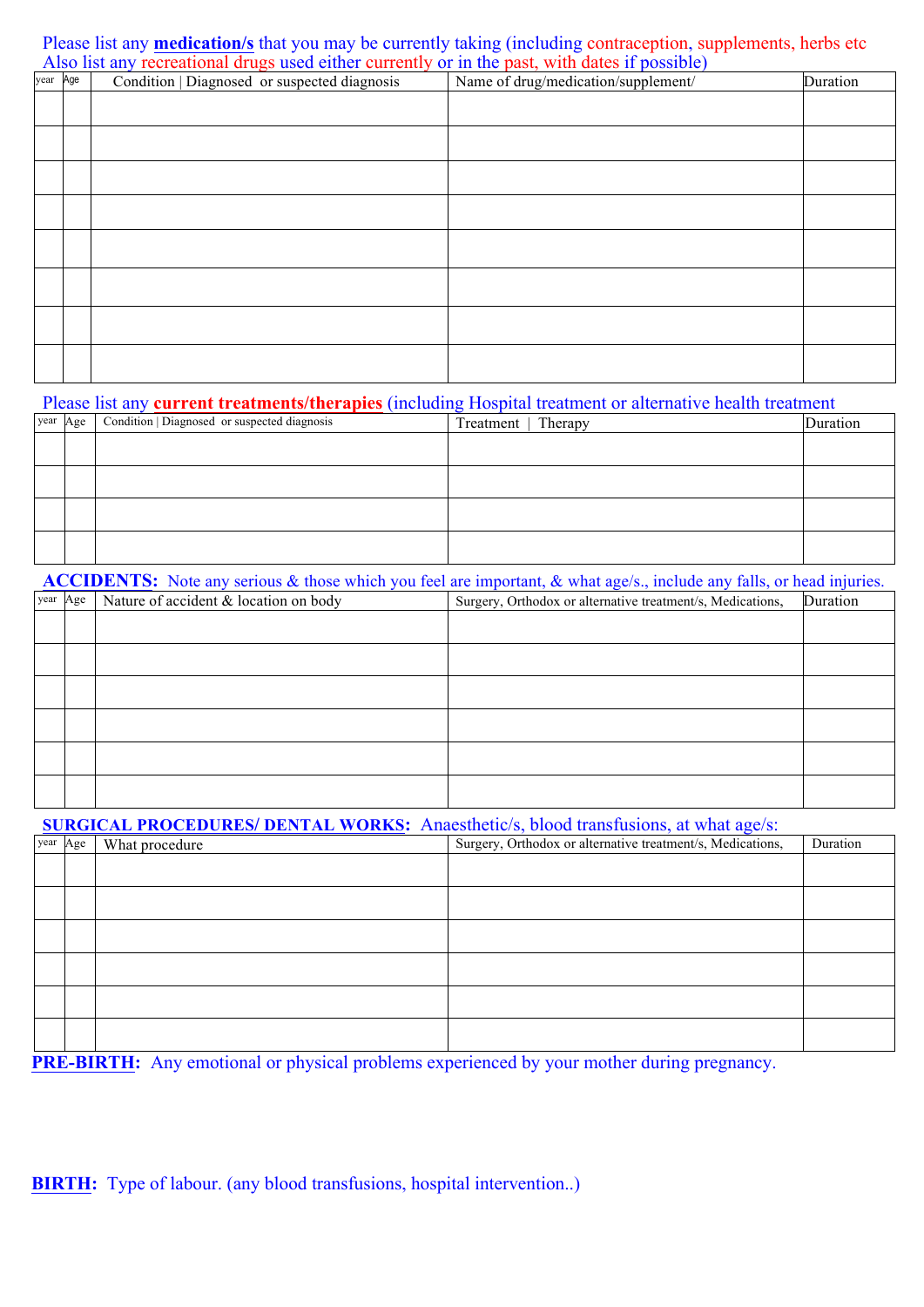**FAMILY HEALTH HISTORY**: Please give brief details of the health history (past & present) of your *blood* relatives. Eg: angina, arthritis, asthma, BP, cancer, dementia, diabetes, heart disease, osteoporosis,birth defects, physical disabilities, lung disease, tuberculosis,thyroid, behavioural problems, depression, bi-polar, suicide, alcoholism, etc

| <b>Father's side</b> |                     | Mother's side                                     |             |  |
|----------------------|---------------------|---------------------------------------------------|-------------|--|
| Grandfather          | Grandmother         | Grandfather                                       | Grandmother |  |
| Father               | Mother<br>$A$ unt/s |                                                   | Aunt/s      |  |
| Uncle/s              | Cousin/s            | Uncle/s                                           | Cousin/s    |  |
| Sister/s Brother/s   |                     | Any other family health history that you know of. |             |  |
| Children             |                     |                                                   |             |  |

**SKIN:** Have you, or have you had, any of the following or other skin complaints and at what age/s & duration. Warts, verrucae, herpes (cold sores), abscesses, boils, moles, eczema, impetigo etc.

### **WEATHER, ENVIRONMENT, EMOTIONS REACTIONS**

| Cold $\Box$ Heat $\Box$ Wind $\Box$ Drafts $\Box$ Damp $\Box$ Humidity $\Box$ Sun $\Box$ Rain $\Box$ Indoors $\Box$ Outdoors $\Box$                                                                                                 |
|-------------------------------------------------------------------------------------------------------------------------------------------------------------------------------------------------------------------------------------|
| For the above please: Put a $\checkmark$ = Better for Put a X = Worse for <b>(leave blank if not a strong reaction)</b>                                                                                                             |
| Does change of weather affect you or your symptoms, ie change of seasons, storms, moon changes?                                                                                                                                     |
|                                                                                                                                                                                                                                     |
| Sea $\Box$ Mountains $\Box$ City $\Box$ Countryside $\Box$ Being on your own $\Box$ Being in company $\Box$<br><i>(leave blank if not a strong reaction)</i><br>In the boxes Put $a \checkmark$ = Better for Put $a X = W$ orse for |
| Physical exertion $\Box$ Dancing $\Box$ Resting $\Box$ $\angle$ = Better for X = Worse for <b>(leave blank if not a strong reaction)</b>                                                                                            |
| When something strongly upsets you do you seek company or do you prefer to be alone?                                                                                                                                                |

What would make you upset or make you cry?

What do you most love to do?

**SHOCKS/TRAUMAS:** Anything which may have affected your mental, emotional or physical wellbeing, & at what age/s. If you are not able to specify, please just write Trauma & your age or year and indicate 1-10 to indicate intensity *(1=low,10=high)*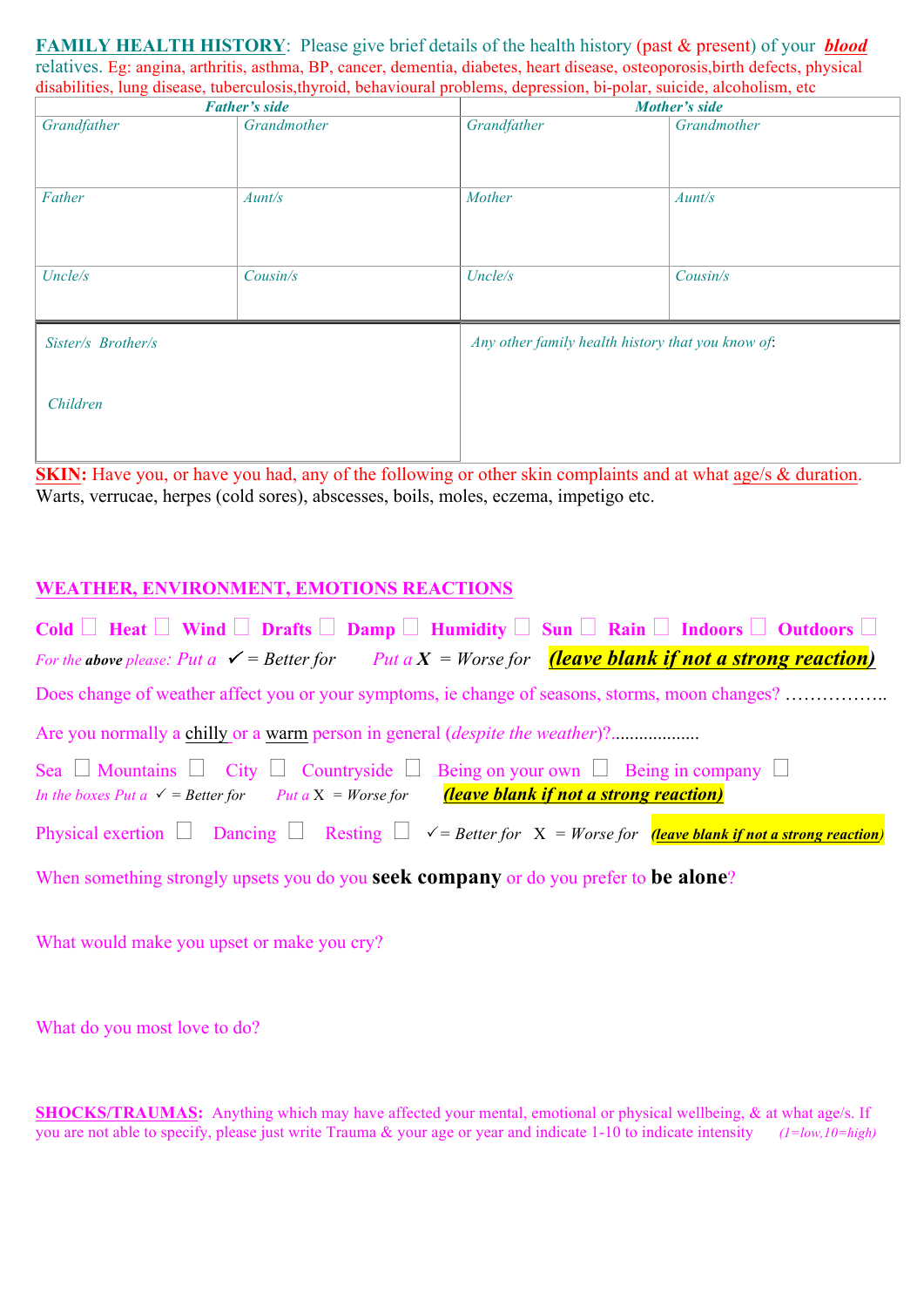|    | FEARS & PHOBIAS: Eg heights, closed spaces, dark, germs,<br>ghosts, animals, insects, snakes, spiders, storms, examinations,<br>disease, death/dying, poverty, failure etc. This should be a significant<br>fear/phobia. Please mark out of 4 (1being mild, 4 being severe) | <b>DREAMS:</b> Any dreams that stay in your memory. Any recurring<br>dreams. Include childhood dreams. Please try to recall at least one<br>dream that you have had in your life. You do not have to put a lot of detail,<br>notes will be fine |
|----|-----------------------------------------------------------------------------------------------------------------------------------------------------------------------------------------------------------------------------------------------------------------------------|-------------------------------------------------------------------------------------------------------------------------------------------------------------------------------------------------------------------------------------------------|
|    | Some general information:                                                                                                                                                                                                                                                   |                                                                                                                                                                                                                                                 |
|    |                                                                                                                                                                                                                                                                             |                                                                                                                                                                                                                                                 |
|    |                                                                                                                                                                                                                                                                             |                                                                                                                                                                                                                                                 |
|    |                                                                                                                                                                                                                                                                             |                                                                                                                                                                                                                                                 |
|    | Do you swim regularly $\Box$ use saunas $\Box$ Turkish baths or Jacuzzis $\Box$                                                                                                                                                                                             |                                                                                                                                                                                                                                                 |
|    | Is your hair coloured regularly $\Box$ visit nail salons $\Box$ use instant tanning products $\Box$ use Solariums $\Box$                                                                                                                                                    |                                                                                                                                                                                                                                                 |
|    |                                                                                                                                                                                                                                                                             |                                                                                                                                                                                                                                                 |
|    |                                                                                                                                                                                                                                                                             | Do you have 5g on yr mobile? $\Box$ Do you turn yr mobile off during sleep $\Box$ Do you use a wired headset with yr gadgets $\Box$                                                                                                             |
|    | Do you sleep with your mobile next to your bed? $\Box$                                                                                                                                                                                                                      | In your bedroom?                                                                                                                                                                                                                                |
|    |                                                                                                                                                                                                                                                                             | From the condition/s you would like addressed, please describe the severity of, and frequency of the symptoms you experience:                                                                                                                   |
|    |                                                                                                                                                                                                                                                                             |                                                                                                                                                                                                                                                 |
|    |                                                                                                                                                                                                                                                                             |                                                                                                                                                                                                                                                 |
|    |                                                                                                                                                                                                                                                                             |                                                                                                                                                                                                                                                 |
| 2. |                                                                                                                                                                                                                                                                             |                                                                                                                                                                                                                                                 |
|    |                                                                                                                                                                                                                                                                             |                                                                                                                                                                                                                                                 |
|    |                                                                                                                                                                                                                                                                             |                                                                                                                                                                                                                                                 |
|    |                                                                                                                                                                                                                                                                             |                                                                                                                                                                                                                                                 |
| 3. |                                                                                                                                                                                                                                                                             |                                                                                                                                                                                                                                                 |
|    |                                                                                                                                                                                                                                                                             |                                                                                                                                                                                                                                                 |
|    |                                                                                                                                                                                                                                                                             |                                                                                                                                                                                                                                                 |